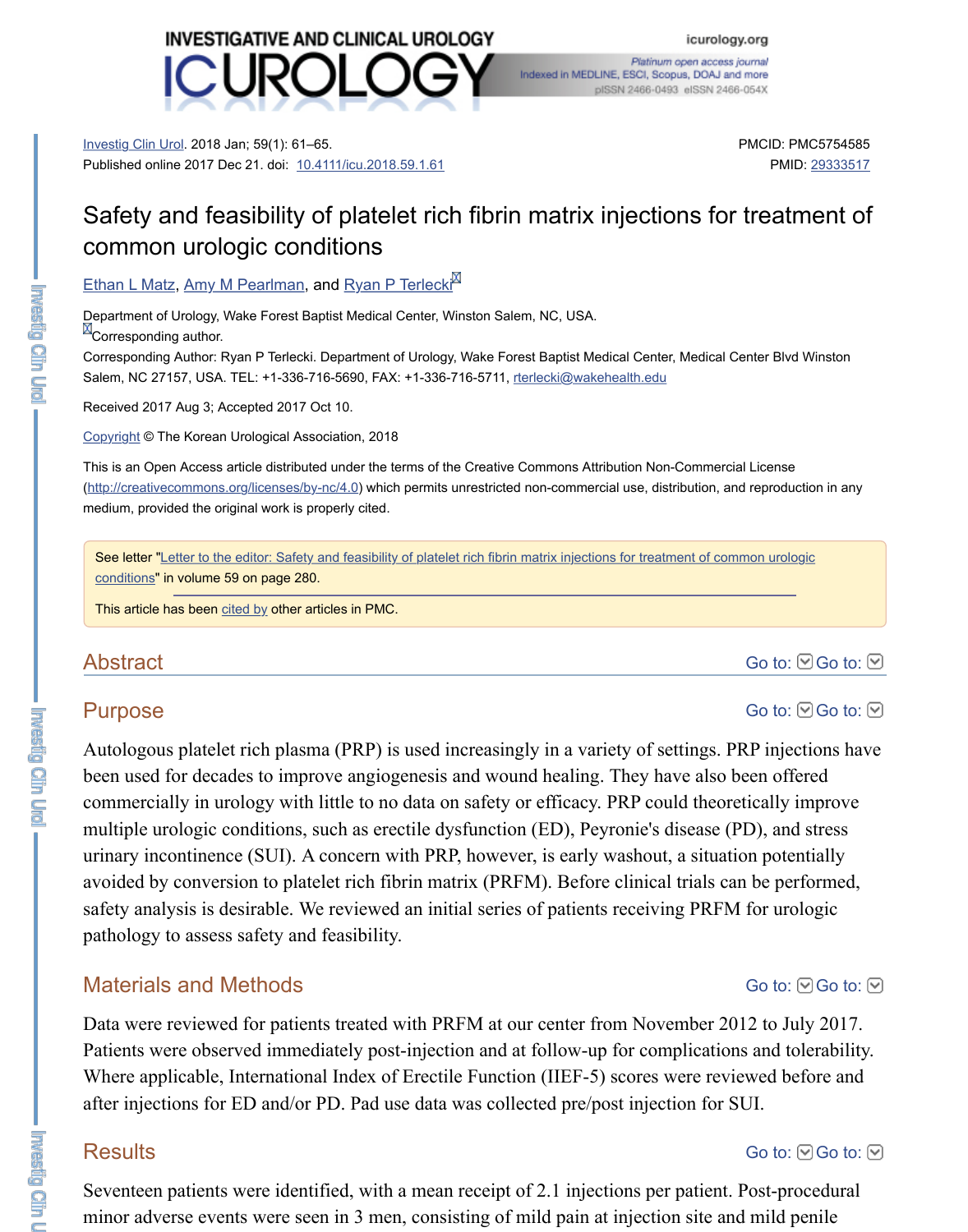### INTRODUCTION

Platelet-derived therapies are a growing trend across multiple medical and surgical special special special special special special special special special special special special special special special special special sp  $[1,2,3,4,5]$ . Evidence suggests that platelets play an important role in tissue repair, va and inflammatory and immune responses through secretion of growth factors, cytokin chemokines  $[6,7]$ . These biologically active proteins include transforming growth factorderived growth factor, platelet-derived epithelial growth factor, insulin-like growth fa endothelial growth factor, basic fibroblast growth factor, as well as many others  $[8]$ . factors are implicated in many aspects of natural wound healing, including chemotax proliferation, cell differentiation and angiogenesis. They also control and conduct syn modification and degeneration of extracellular matrix proteins. Coordination of these molecular processes is integral to proper wound healing and tissue regeneration  $[9]$ . platelets in these processes makes them an attractive candidate for therapies aimed at [na](#page-5-0)[tu](#page-5-1)[ra](#page-5-2)[l](#page-5-3) [he](#page-5-4)aling.

One of the most well described platelet-based therapies is autologous platelet-rich plasma (PRP)  $\alpha$ PRP is deriv[ed](#page-5-5) [fr](#page-5-6)om the centrifugation of whole blood with a separator gel to remove blood cells. The resulting supernatant has a greater than four-fold increase in platelet proteins  $[11]$ . This concentrate is then administered via injection. Newer strategi[es](#page-5-7) to inflammatory and wound healing properties of platelets have focused on creating a fi (platelet rich fibrin matrix, PRFM) to bind the platelets and prevent extravasation from injection, thereby addressing the concern of early washout with PRP  $[12]$ . In addition potential scaffold for tissue ingrowth and may allow continued release of platelet[-r](#page-5-8)elations. longer duration.

Autologous blood-based biomaterials are promising therapeutic options for varied pa generation of therapeutic material following collection allows for point-of-care thera Furthermore, an autologous therapy avoids the need for immunosuppression and elim rejection. Within urology, as with many other specialties, there are numerous conditions regenerat[ion](#page-6-0) is desirable. In a prior rodent model, Wu et al.  $[14,15]$  performed intraca of PRP after cavernous nerve crush injury and noted increased myelinated axons and recovery of erectile function. Currently, there are no reports of PRP or PRFM for the urologic conditions in humans, and thus, no assessment of safety. The [aim](#page-6-1) of this study the safety and feasibility of PRFM injections in a subset of patients treated for erectil (ED), Peyronie's disease (PD), or stress urinary incontinence (SUI).

### MATERIALS AND METHODS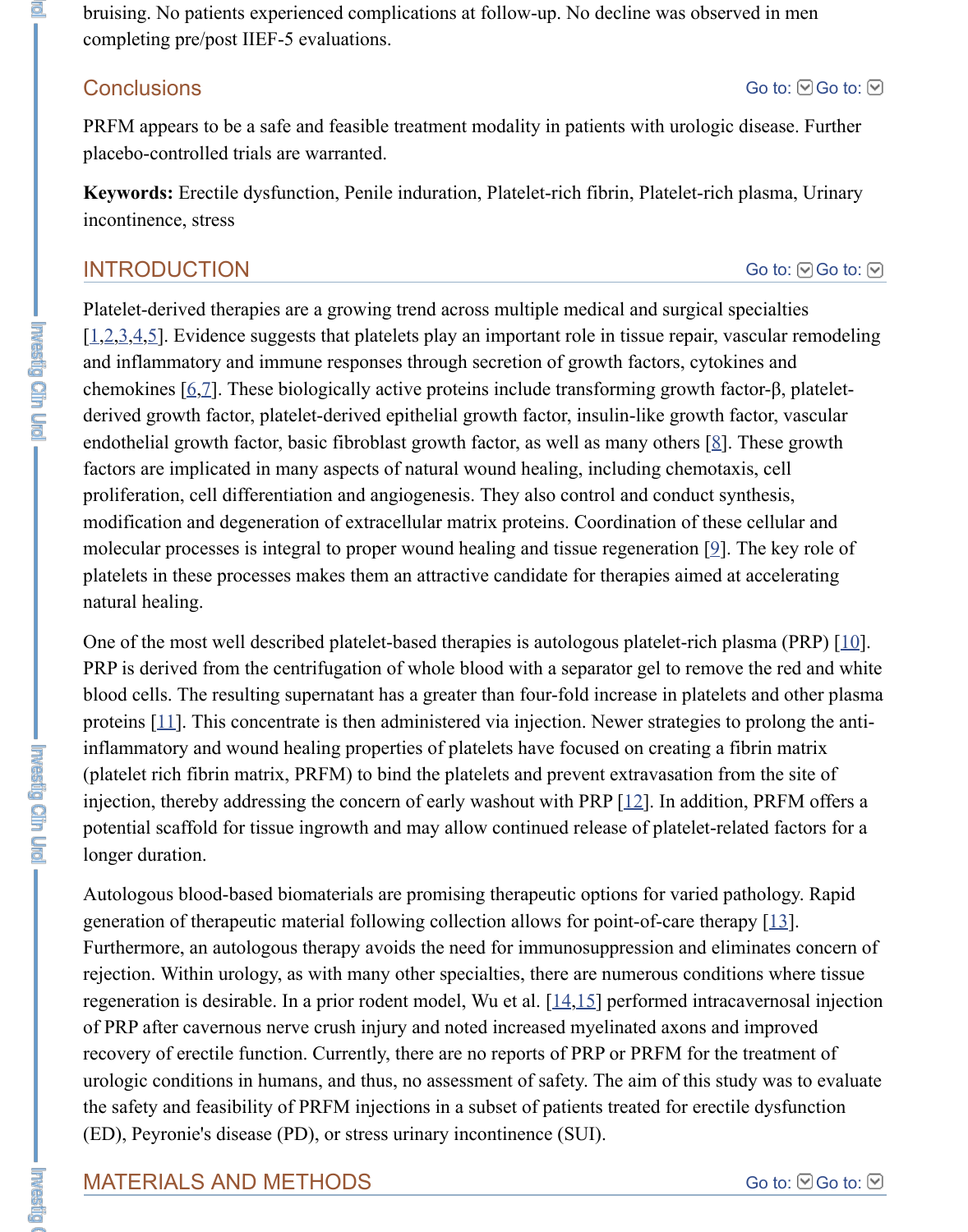Venipuncture was performed in the clinic. Two separate collection tubes were filled y whole blood. The samples were centrifuged at 6,000 RPMS for six minutes, and the s separated from the remaining blood sample using a proprietary system. Ten percent c solution was then added to the PRP in a  $1:10$  ratio, converting fibrinogen to fibrin. The generally yield approximately 5.5 mL of injectable PRFM per tube with patients rece tubes. PRFM, referred to some as 'activated PRP' was chosen so as to allow better lo product and thus avoid early washout. Administration was performed within ten minutes of  $f(x)$ preparation.

Injections were performed based on the targeted genitourinary pathology. Between 4 PRFM was injected per treatment session. Intracavernosal injection was performed for with PD, an artificial erection was induced with  $20 \mu$ g of alprostadil to assess curvature were placed directly into tunical plaques under ultrasound guidance. After a thorough potential risks and benefits, three patients elected needle fracture of plaque(s) with concern saline injection prior to PRFM injections. For SUI, a pediatric cystoscope and transure needle were used to inject PRFM into the urethral submucosa, distal to the bladder neck.

Patients were observed in the clinic for 20–30 minutes post-procedurally for potentia side effects. Clinical information, safety related questions, survey data, and IIEF-5 qu collected at the time of clinical follow-up and telephone calls were used to evaluate for adverse events for which no medical attention was sought.

# RESULTS

Seventeen patients underwent injections for the treatment of organic ED  $(4)$ , PD  $(11)$ with PD (1), and female SUI (1) (Table 1). Cited reasons for ED included vasculoger medication-related and electrical injury to the genitalia. Mean patient age at time of f 46 years (range, 27–61 years). Patients received an average of 2.1 (range, 1–8) inject during the study period. Additional injections were provided upon patient request. In tolerated in all cases. Three patients reported mild pain at the injection site, one of wl mild penile bruising after the injection  $(Table 2)$ . All patients who noted bruising were were given intracavernosal alprostadil were also given planned injection of  $250 \mu g$  of the conclusion of the procedure to detumescence. No systemic complications were no during follow-up. Mean follow-up was 15.5 months.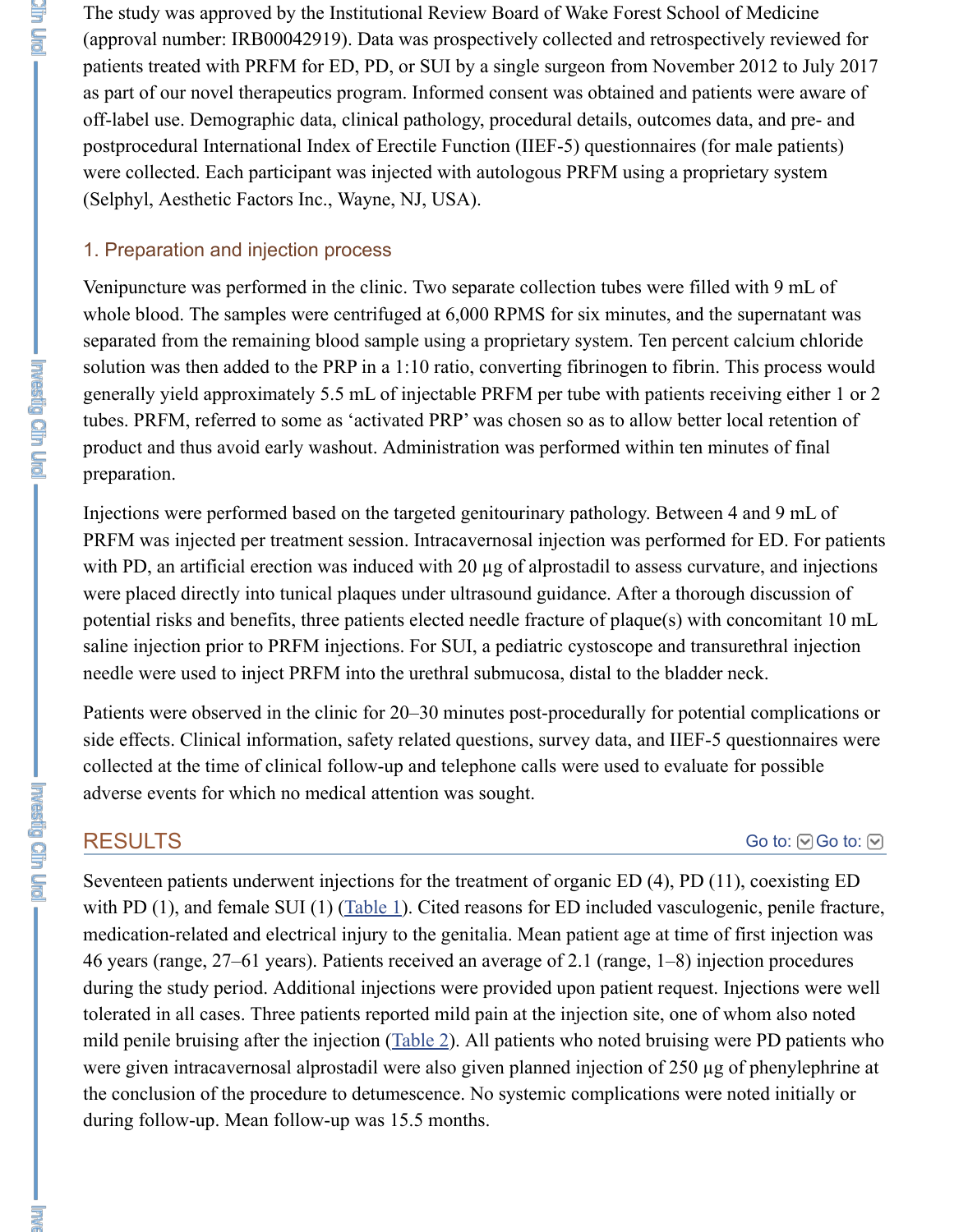#### Table 2

#### **Demonstrates the minor adverse effect rate (n=17)**

Open in a se

Among ED and/or PD patients queried with IIEF-5  $(7)$ , no patient reported a worsening score or of any individual domain score. IIEF-5 scores improved by an average of 4. PRFM therapy. In patients with PD with subsequent follow-up,  $80\%$  (4/5) initially re improvement in their degree of curvature. One female patient underwent transurethral with 50% reduction in pad usage. When asked whether they would be likely to under injections, 80% of patients answered affirmatively.

### **DISCUSSION**

Platelet based therapies are being increasingly utilized in multiple medical settings, in dermatology, ophthalmology, cardiology, colorectal surgery, and plastic surgery  $[1,11]$ frequently used for orthopedic conditions such as bone and soft tissue trauma, inflam conditions, and chronic pain syndromes  $[1,7,10]$ . Across multiple disciplines, PRP has as a primary treatment modality and as a supplement to other therapies in hopes of supplement wound healing, tissue regeneration, and angiogenesis. Although most of the studies f injections have been relatively small and heterogenous, they largely support safety an Additionally, the concept of autologous therapy may be particularly attractive to som

ED affects as many as 1 in 4 men, and evidence indicates the incidence is rising  $[17,18]$ pathophysiology is multifactorial, but a significant propor[tion](https://www.ncbi.nlm.nih.gov/pmc/articles/PMC5754585/#) results from endothelia secondary to inflammation  $[19]$ . The most common treatments for ED aim to improve function through augmentation of th[e](#page-5-0) nitric oxide pathway  $[20]$ . To date, there are no address the underlying cause of endothelial dysfunction. Platelet-derived therapies ta inflammation and promoting tissue regen[er](#page-5-0)[at](#page-5-6)[ion](#page-6-3) may represent a potential treatment

PD, while less common than ED, affects roughly  $1\% - 8\%$  of men [21]. The pathophy involve increased inflammation from tissue disruption, followed by aberrant wound l fib[r](#page-6-4)otic plaques  $[22]$ . Current treatment regimens include plaque injection, plication,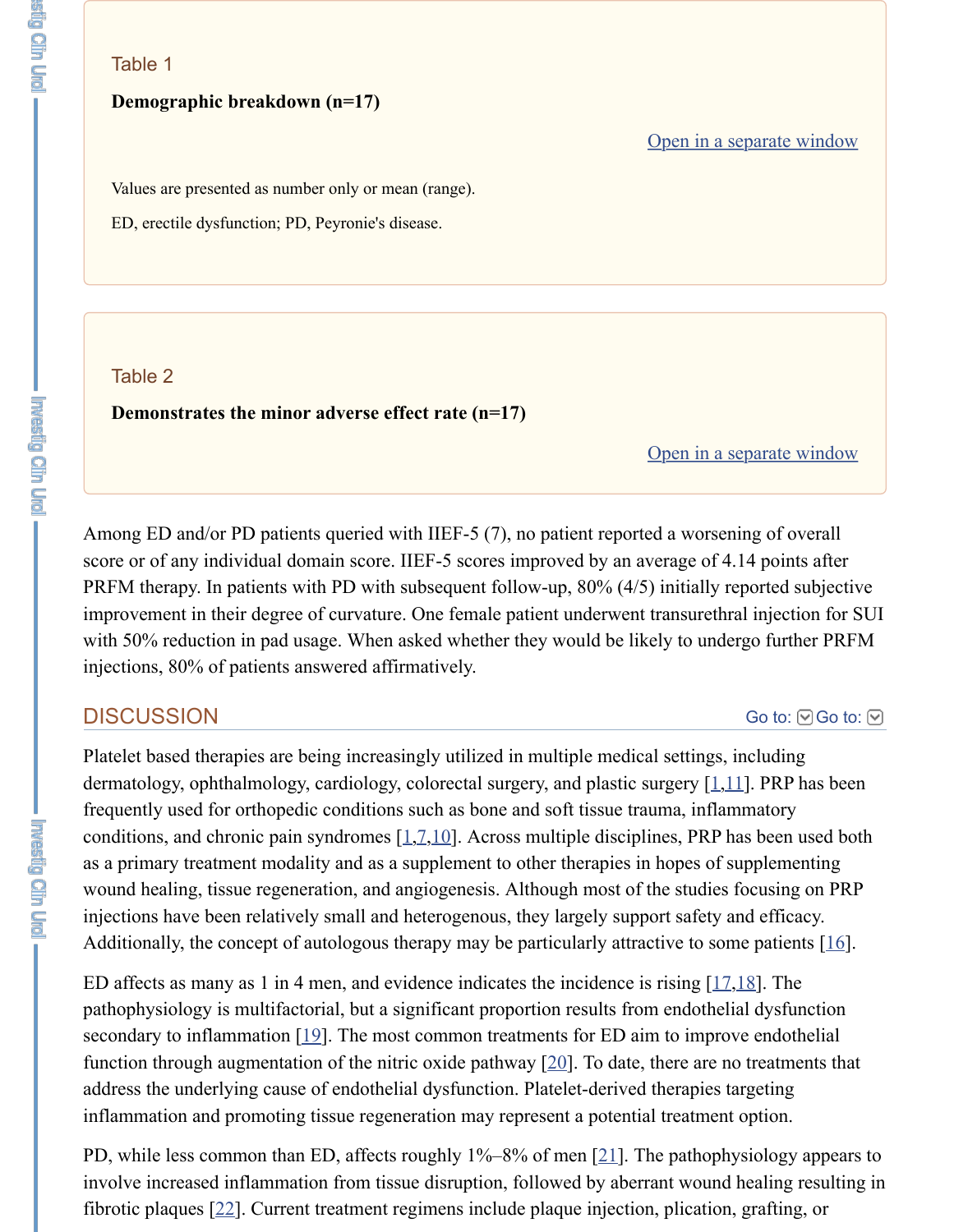### repairs, injectable agents remain attractive given their relative ease of administration and lack of need

for implantable mesh-based materials. When it was previously available, glutaraldeh bovine collagen was the most commonly injected biomaterial used to treat female SU associated with a cure rate of 53%  $[24]$ . Theoretically, injection of autologous PRFM both urethral bulking and potential regenerative effects to a damaged female urethra.

Investigations of [PR](#page-6-5)FM for the urologic conditions noted in this report have not been reported. Wu et al.  $[15]$  investigated the effects of several different preparations of PI models with bilateral cavernous nerve crush injuries. Their data suggest that an "opti formulation with a high level of growth factors was more stable than other preparation receiving this formulation showed significantly greater increases in intracavernosal p mean arterial pressure, higher levels of nitric oxide synthase, and greater recovery of than those receiving saline injections or other formulations of PRP. Tang et al.  $[25]$  also showed that PRP injections at the site of cavernous nerve crush injuries helped facilitate nerve reg erectile function in a rat model. Mo[re r](#page-7-0)ecently, Shirvan et al.  $[26]$  described injection interposition platelet rich fibrin glue into the fistulous tracts of 12 patients with vesic (most  $\leq$  mm). All patients showed significant improvement with 11 patients cured a follow-up, both sub[jec](#page-6-6)tively and by examination.

We recognize that a variety of preparations, delivery modalities, and dosing schedule PRP/PRFM therapies. A mean of 2.1 injection procedures per patient were performed period. In our study, the PRP was added to a calcium chloride preparation to create P done to theoretically prevent rapid washout of the PRP from the corpora. One potentially about using a colloid/hydrogel type of material in the corpora was the possibili[ty o](#page-7-1)f intercorporal blood flow, creating the possibility of a 'penile compartment syndrome,' aki This did not occur in any of the ED or PD patients in our stud[y, a](#page-7-2)s each of these inject tolerated.

Data from this report regarding functional assessments must be interpreted with caution. prospective study, and we believe a significant placebo effect exists for research invo health. Objective improvements in the IIEF-5 score  $(4.14 \text{ points}, 9.1\%)$  were seen in PRFM therapy for ED and PD. This level of improvement was similar to the average increase  $(4.45 \text{ points}, [3.42, 5.29])$  seen in patients using PDE5Is after nerve sparing recent meta-analysis  $[20]$ . At follow-up interviews, patients expressed specific improvements in the theorem. rigidity of erections and improvements in satisfaction due to increased confidence. O available for follow-up, 80% noticed an initial subjective improvement in their degree Additionally, the one patient who received PRFM injections for SUI noted a 50% dec usage. Patients injected with silicone polymers (Macroplastique, Cogentix, Minneton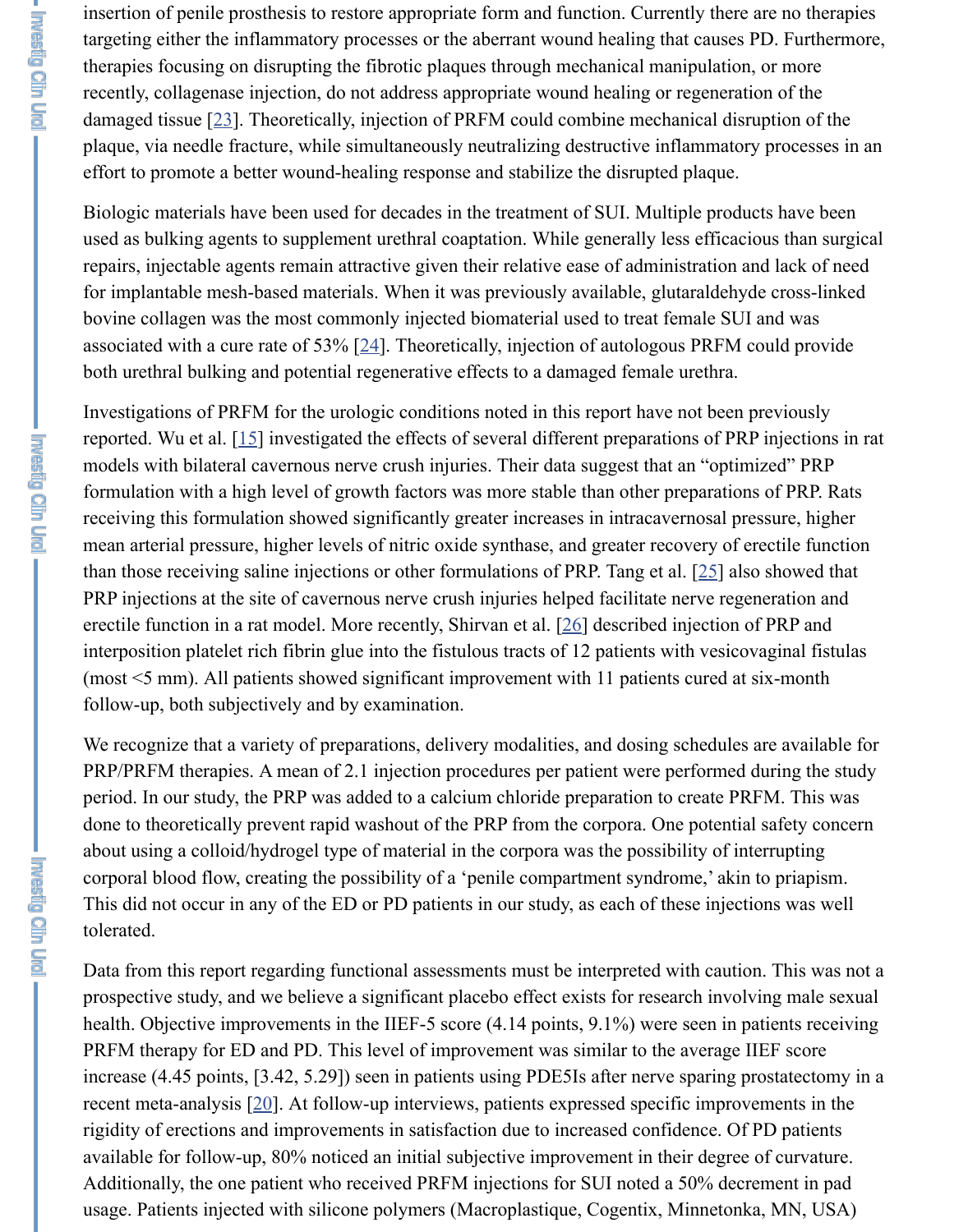are high, such that repetitive therapy will be required. This raises the possibility of treatment-related fibrosis from injection site trauma. As mentioned, although there was no detriment in lack of a placebo arm prevents a detailed context. Future work will involve placebo c structured assessments for efficacy.

# CONCLUSIONS

Our initial experience suggests that PRFM injections for ED, PD, and female SUI are Although the limited data is suggestive of efficacy, a placebo control will be required efforts for confirmation. Future studies evaluating efficacy of PRFM injections for go pathology appear warranted.

### **Footnotes**

**CONFLICTS OF INTEREST:** The authors have nothing to disclose.

### **References**

1. Andia I, Maffulli N. Platelet-rich plasma for managing pain and inflammation in o Rev Rheumatol. 2013;9:721–730. [PubMed]

2. Jiritano F, Serraino GF, Rossi M, Dominijanni A, Brescia A, Renzulli A. Ventricul driveline infection: treatment with platelet-rich plasma. Ann Thorac Surg. 2013;96:e3

3. Marck RE, Middelkoop E, Breederveld RS. Considerations on the use of platelet-r specifically for burn treatment. J Burn Care Res. 2014;35:219-227. [PubMed]

4. Schiavone G, Raskovic D, Greco J, Abeni D. Platelet-rich plasma for androgenetic study. Dermatol Surg. 2014;40:1010–1019. [PubMed]

<span id="page-5-0"></span>5. Zhou B, Ren J, Ding C, Wu Y, Chen J, Wang G, et al. Protection of colonic anastom platelet-rich plasma gel in the open [abdomen](https://www.ncbi.nlm.nih.gov/pubmed/24080861). Injury. 2014;45:864-868. [PubMed]

<span id="page-5-1"></span>6. Galliera E, Corsi MM, Banfi G. Platelet rich plasma therapy: inflammatory molecules tissue healing. J Biol Regul Homeost Agents. 2012;26(2 Suppl 1):35S-42S. [PubMed]

<span id="page-5-2"></span>7. Randelli P, Randelli F, Ragone V, Menon A, D'Ambrosi R, Cucchi D, et al. Regene rotator cuff injuries. Biomed Res Int. 2014;2014:129515. [PMC free [article\]](https://www.ncbi.nlm.nih.gov/pubmed/24518678) [PubMe

<span id="page-5-3"></span>8. Nurden AT, Nurden P, Sanchez M, Andia I, Anitua E. Platelets and wound healing. 2008;13:3532–3548. [PubMed]

<span id="page-5-8"></span><span id="page-5-7"></span><span id="page-5-6"></span><span id="page-5-5"></span><span id="page-5-4"></span>9. Werner S, Grose R. Regulation of wound healing by growth factors and cytokines.

Fanda OF Ca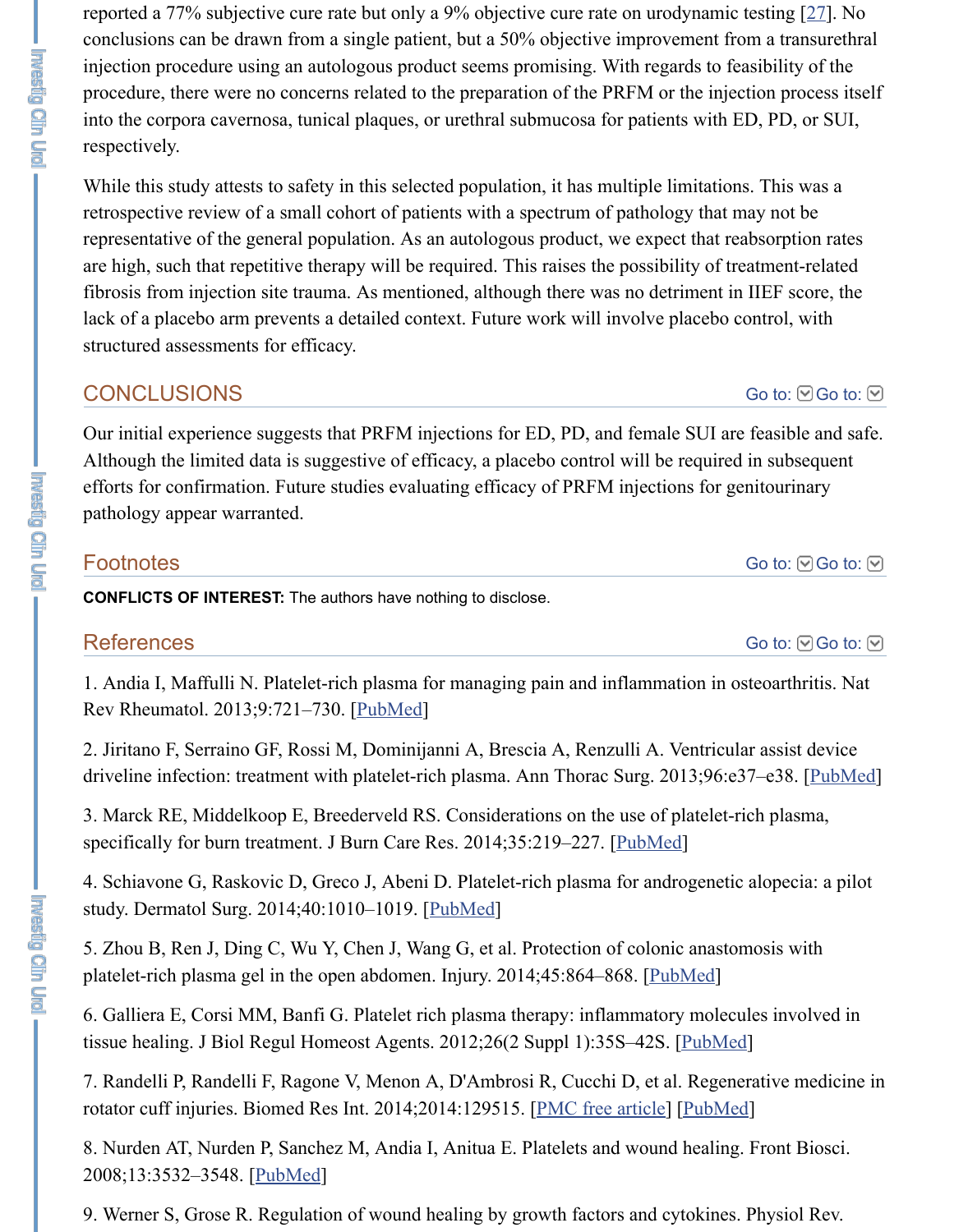<span id="page-6-3"></span>13. Kushida S, Kak[udo N, M](https://www.ncbi.nlm.nih.gov/pubmed/12843410)orimoto N, Hara T, Ogawa T, Mitsui T, et al. Platelet an concentrations in activated platelet-rich plasma: a comparison of seven commercial s J Artif Organs. 2014;17:186–192. [PubMed]

<span id="page-6-0"></span>14. Wu CC, Wu YN, Ho HO, Chen KC, [Sheu MT, Chiang](https://www.ncbi.nlm.nih.gov/pmc/articles/PMC3978832/) [HS. The n](https://www.ncbi.nlm.nih.gov/pubmed/25164150)europrotective of rich plasma on erectile function in bilateral cavernous nerve injury rat model. J Sex N 2848. [PubMed]

<span id="page-6-1"></span>15. Wu YN, Wu CC, Sheu MT, Chen KC, Ho HO, Chiang HS. Optimization of plate and its effects on the recovery of erectile function after bilateral cavernous nerve injury J Tissue Eng Regen [Med. 20](https://www.ncbi.nlm.nih.gov/pubmed/23034267)16;10:E294–E304. [PubMed]

<span id="page-6-2"></span>16. Weiss RA. Autologous cell therapy: will it replace dermal fillers? Facial Plast Su 2013;21:299–304. [PubMed]

17. Derby CA, Araujo AB, Johannes CB, Feldman HA, McKinlay JB. Measurement dysfunction in population-based studies: the use of a single question self-assessment Massa[chusetts M](https://www.ncbi.nlm.nih.gov/pubmed/22906160)ale Aging Study. Int J Impot Res. 2000;12:197–204. [PubMed]

<span id="page-6-6"></span>18. Feldman HA, Goldstein I, Hatzichristou DG, Krane RJ, McKinlay JB. Construction variable for impotence in the Massachusetts Male Aging Study. J Clin Epidemiol. 19 [PubMed]

<span id="page-6-4"></span>19. Vlachopoulos C, Aznaouridis K, Ioakeimidis N, Rokkas K, Vasiliadou C, Alexop Unfavourable endothelial and inflammatory state in erectile dysfunction patients with coronary artery dis[ease. Eur](https://www.ncbi.nlm.nih.gov/pubmed/23731590) Heart J. 2006;27:2640–2648. [PubMed]

20. Li J, Shi Q, Pu C, Tang Y, Bai Y, Yuan H, et al. Phosphodiesterase type 5 inhibitors for the U, Shai Y, Yuan H, et al. Phosphodiesterase type 5 inhibitors for the U.S. treatment of post-nerve sparing radical prostatectomy erectile dysfunct[ion in me](https://www.ncbi.nlm.nih.gov/pubmed/11079360)n. Sc 2014;4:5801. [PMC free article] [PubMed]

21. Greenfield JM, Levine LA. Peyronie's disease: etiology, epidemiology and medic Clin North Am. 2005;32:469–478, vii. [PubMed]

[22. Levin](https://www.ncbi.nlm.nih.gov/pubmed/7730871)e LA, Burnett AL. Standard operating procedures for Peyronie's disease. J Sex Med. 2013;10:230–244. [PubMed]

<span id="page-6-5"></span>23. Gelbard M, Goldstein I, Hellstrom WJ, McMahon CG, [Smith T,](https://www.ncbi.nlm.nih.gov/pubmed/17056702) Tursi J, et al. Cli safety and tolerability of collagenase clostridium histolyticum for the treatment of pe large double-blind, randomized, placebo controlled phase 3 studies. J Urol. 2013;190 [PubMed]